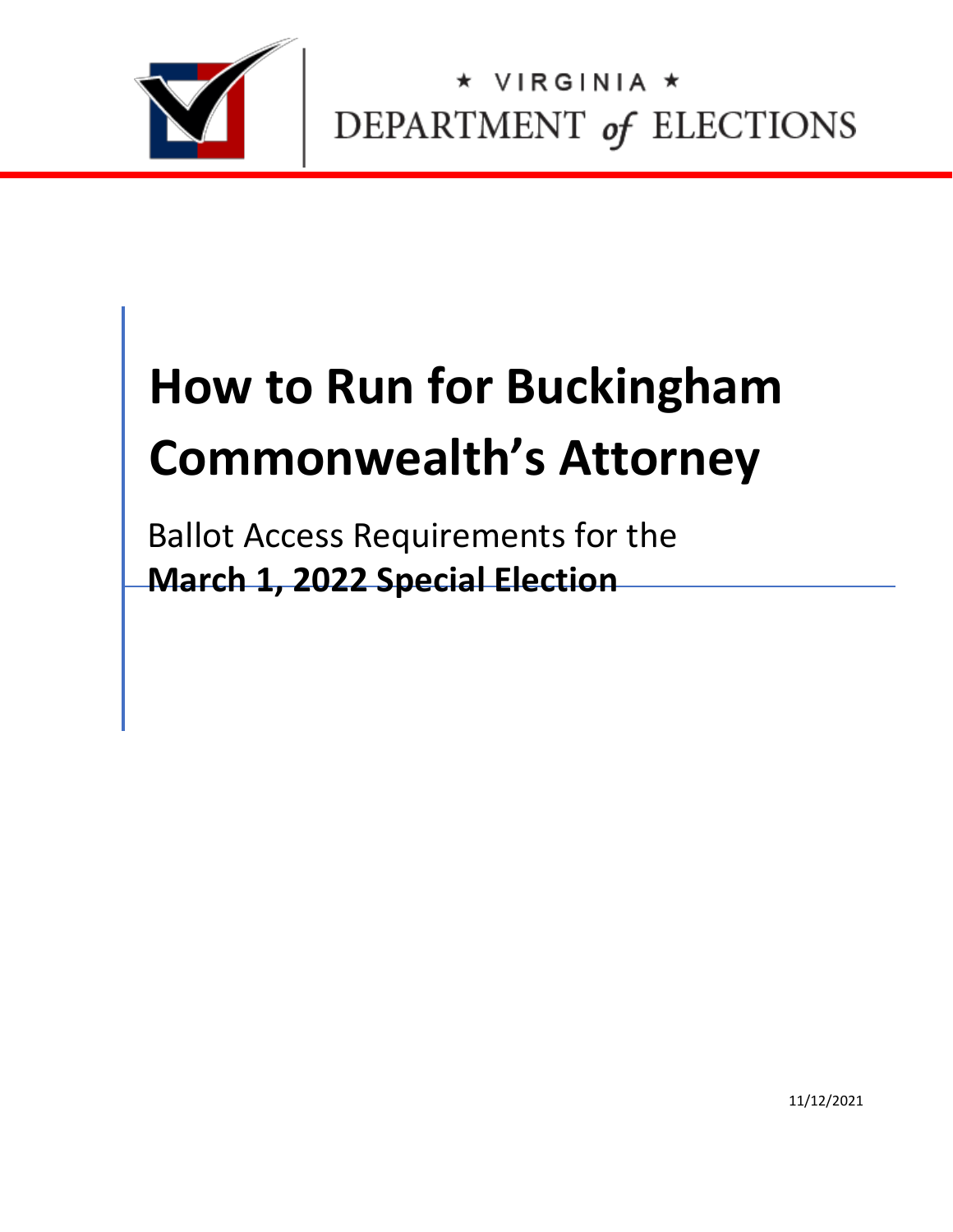**Political party** – an organization that, at either of the two preceding statewide general elections, received at least 10 percent of the total vote cast for any statewide office filled in that election (currently only Democratic and Republican)

**Non-primary party candidate** – an individual who is seeking the nomination of a political party by a means other than a primary; speak with the party

**Independent** – an individual who is seeking to run in a General Election without the nomination from the Republican or Democratic party (may include a recognized party or no party)

**Qualified voter** – a person who is entitled to vote under the Virginia Constitution and is properly registered to vote (*see* [definition here\)](https://law.lis.virginia.gov/vacode/title24.2/chapter1/section24.2-101/)

**Va. Code** – Virginia Code

**VAC** – Virginia Administrative Code

**Writ of election** – a legal document issued by a judge ordering an election

**[COMET](https://cf.elections.virginia.gov/Account/LogOn?ReturnUrl=%2f)** – Database for candidates to file, and the Department of Elections to track, campaign finance

- Notes where to find information in the Code of Virginia or Virginia Administrative Code.
- X

 - Indicates beginning and/or ending deadlines for filing documents.



- Indicates information on where to file documents.
- - Indicates additional information that may be helpful.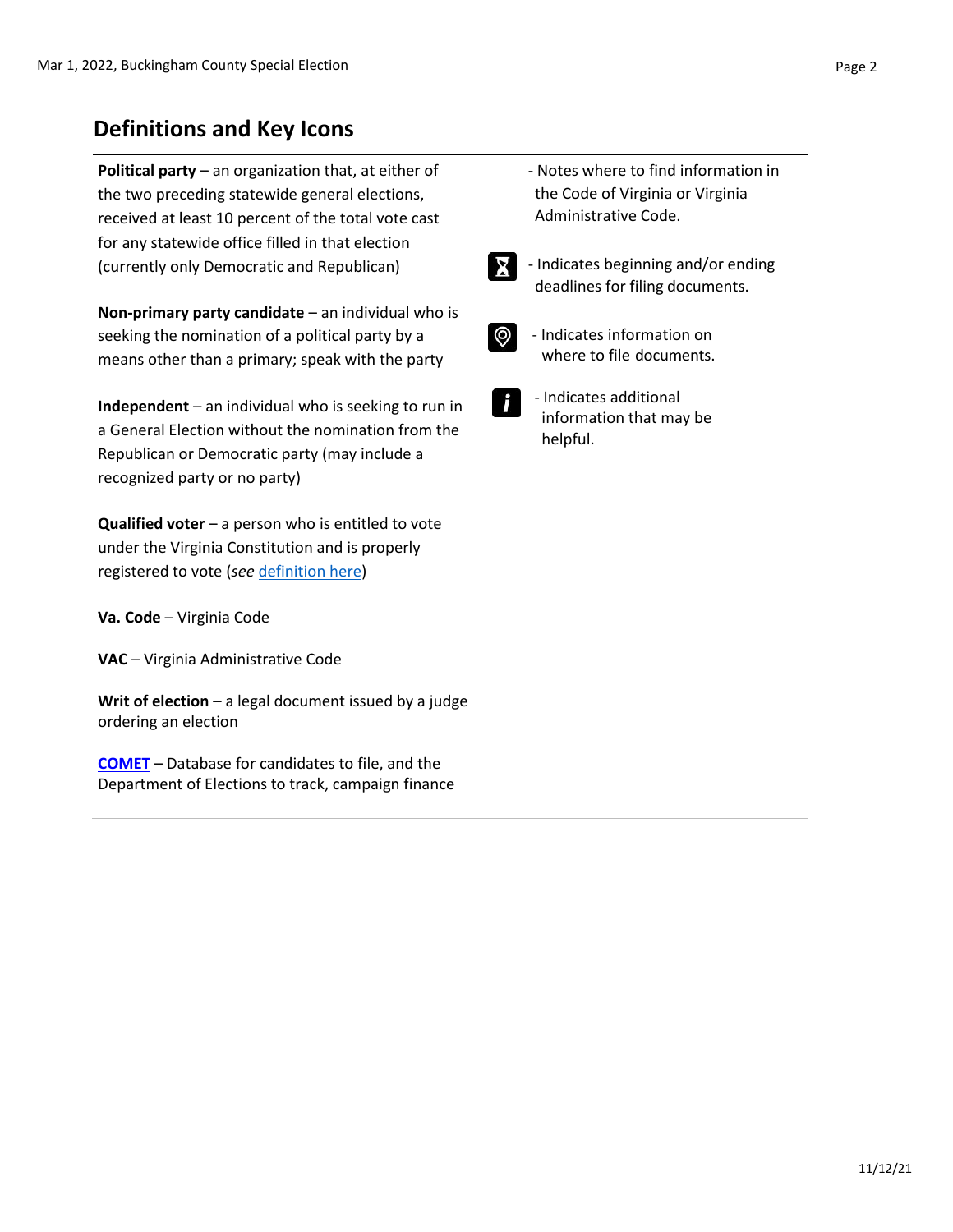# **How candidates get on the ballot in Virginia**

## **Follow these instructions to get on the ballot for the Buckingham County Special Election for Commonwealth's Attorney on March 1, 2022.**

#### **Do you fulfill the basic qualifications to be a candidate?**

- $\Box$  You have been a resident of Virginia for one year immediately preceding the election.
- ☐ You are a resident of Buckingham County, Virginia.
- ☐ You are registered to vote in Buckingham County, Virginia.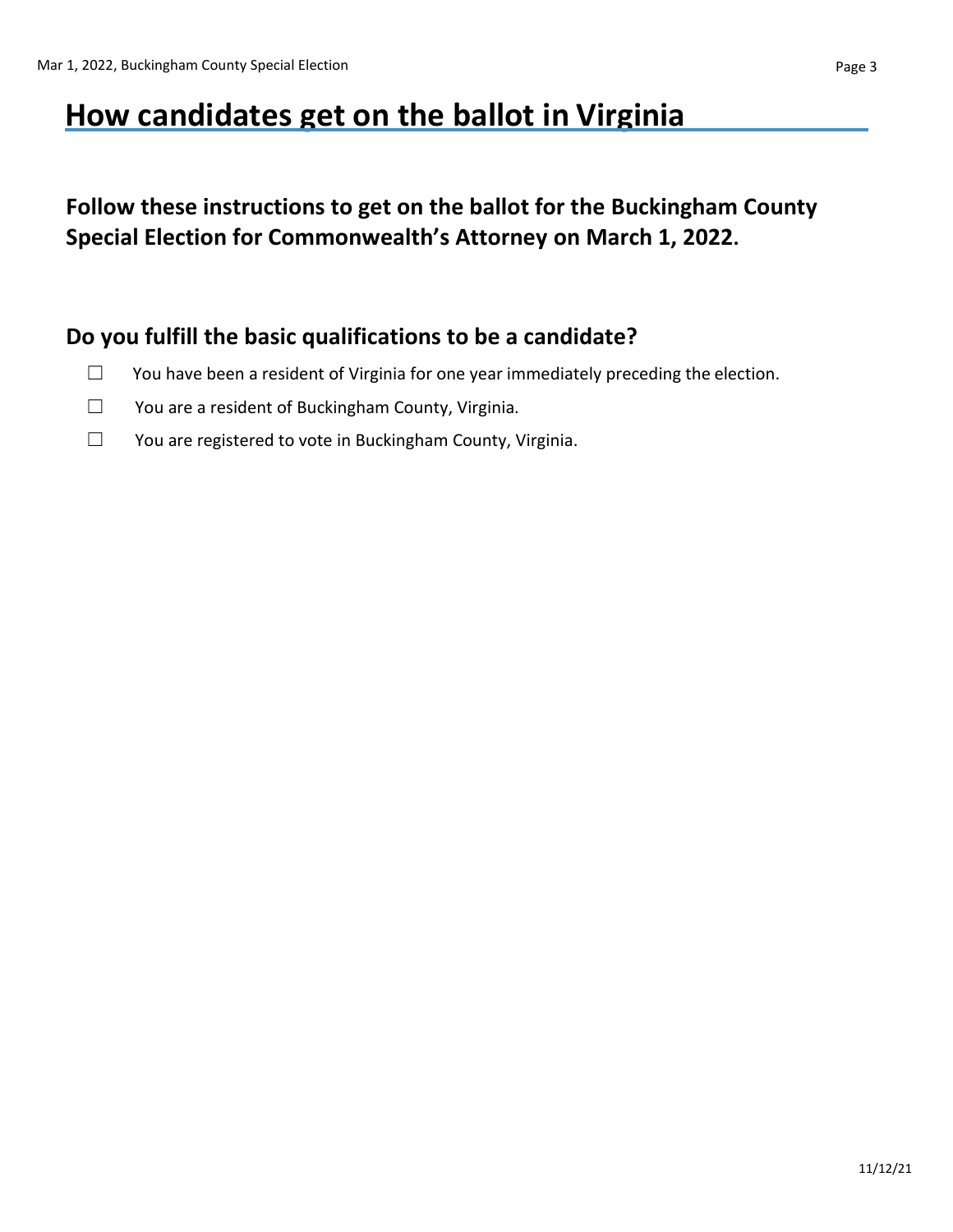#### [This table is a summary. Find more information below.](#page-5-0)

|                | What do I need to file?                                                                                                      | <b>Notes or</b><br>other<br>information                                                                                                               | Where do I file<br>this form?                                                                                                     | When does filing<br>open?                                                           | What is the<br>deadline to file? |
|----------------|------------------------------------------------------------------------------------------------------------------------------|-------------------------------------------------------------------------------------------------------------------------------------------------------|-----------------------------------------------------------------------------------------------------------------------------------|-------------------------------------------------------------------------------------|----------------------------------|
| $\mathbf 1$    | <b>Certificate of Candidate</b><br>Qualification - Local<br><b>Office</b>                                                    |                                                                                                                                                       | Buckingham<br><b>County General</b><br>Registrar                                                                                  | Non-primary party<br>and independent<br>candidates:                                 | Monday, January 3,<br>2022       |
|                | §§ 24.2-501 or 24.2-503<br><b>SBE Policy 2019-001</b>                                                                        |                                                                                                                                                       | Postmarked by<br>deadline if sent<br>registered or<br>certified USPS<br>mail.                                                     | Tuesday, October 5,<br>2021.                                                        |                                  |
| $\overline{2}$ | <b>Statement of Economic</b><br><b>Interest - Local Office</b><br>§§ 24.2-502 and 24.2-<br>503<br><b>SBE Policy 2019-001</b> | Only applies<br>to certain<br>candidates<br>(review page<br>7).                                                                                       | Buckingham<br><b>County General</b><br>Registrar<br>Postmarked by<br>deadline if sent<br>registered or<br>certified USPS<br>mail. | Non-primary party<br>and independent<br>candidates:<br>Tuesday, October 5,<br>2021. | Monday, January 3,<br>2022       |
| 3a             | <b>Declaration of Candidacy</b><br>§§ 24.2-505, 24.2-507,<br>24.2-520, and 24.2-522<br><b>SBE Policy 2019-001</b>            | Submit with the<br>Petitions of<br><b>Qualified Voters</b><br>$(3b)$ .<br>Non-primary<br>party candidates<br>do not need to<br>file this<br>document. | Buckingham<br><b>County General</b><br>Registrar                                                                                  | Independent<br>candidates:<br>Tuesday, October 5,<br>2021.                          | Monday, January 3,<br>2022       |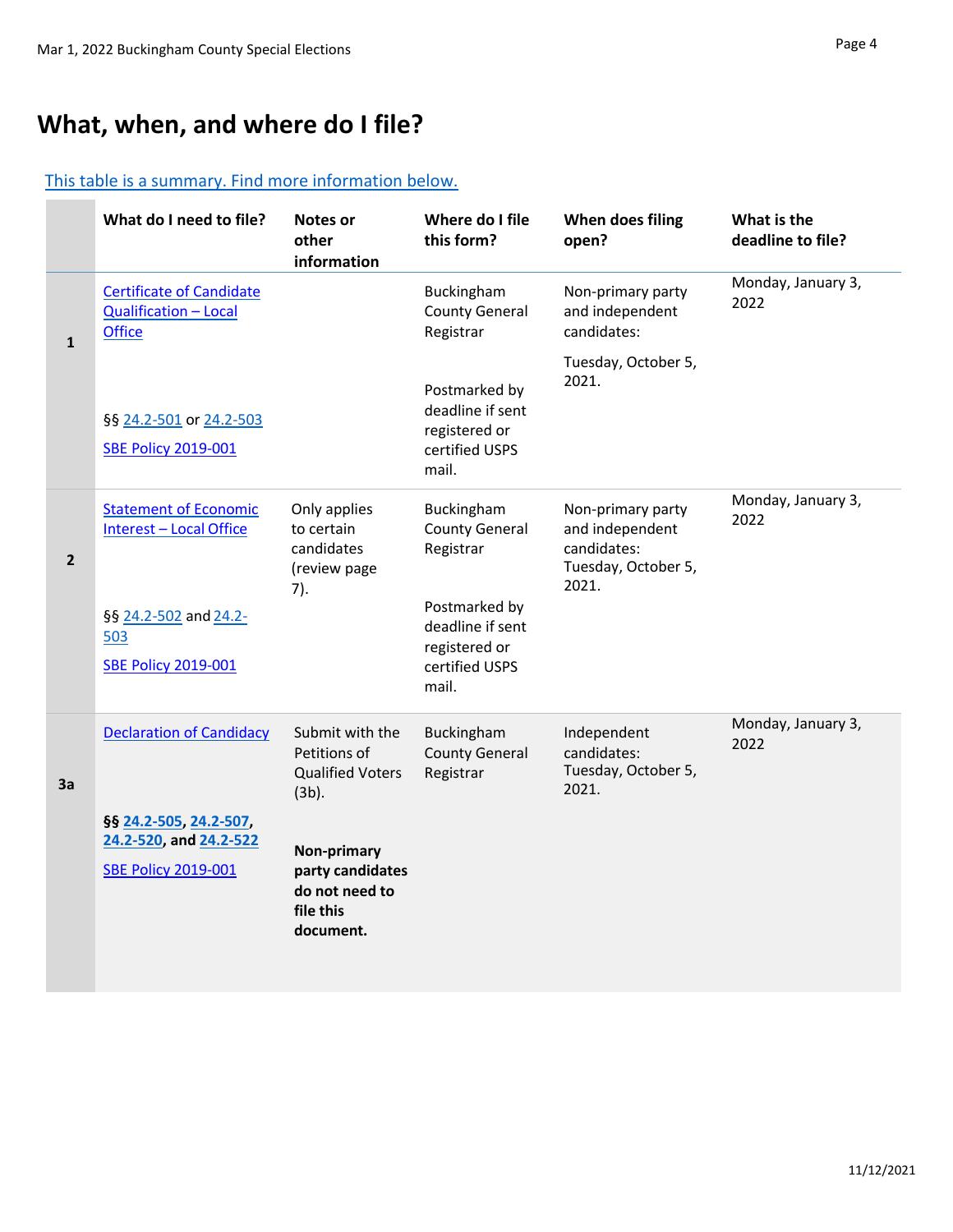#### Mar 1, 2022, Buckingham County Special Election **Page 1** and 2012 12:00 Page 5

|                | What do I need to file?                                                                                                                                                | Notes or other<br>information                                                                                                                                                                         | Where do I file<br>this form?                                   | When does filing<br>open?                                                                                     | What is the<br>deadline to file?                                                                                   |
|----------------|------------------------------------------------------------------------------------------------------------------------------------------------------------------------|-------------------------------------------------------------------------------------------------------------------------------------------------------------------------------------------------------|-----------------------------------------------------------------|---------------------------------------------------------------------------------------------------------------|--------------------------------------------------------------------------------------------------------------------|
|                | <b>Petitions of Qualified</b><br><b>Voters</b>                                                                                                                         | Submit with the<br>Declaration of<br>Candidacy (3a).                                                                                                                                                  | Buckingham<br><b>County General</b><br>Registrar                | Independent<br>candidates:<br>Tuesday, October 5,                                                             | Monday, January 3,<br>2022                                                                                         |
| 3 <sub>b</sub> | §§ 24.2-505(D), 24.2-<br>506, 24.2-507, 24.2-<br>521, and 24.2-522<br><b>Administrative Code</b><br>1 VAC 20-50-20 and<br>1 VAC 20-50-30<br><b>SBE Policy 2019-001</b> | You do not need<br>to submit all<br>signature pages<br>at once.<br>Non-primary<br>party<br>candidates do<br>not need to file<br>this document.                                                        |                                                                 | 2021.                                                                                                         |                                                                                                                    |
| 4              | <b>Statement of</b><br>Organization for a<br>Candidate<br>§§ 24.2 Chapter 9.3<br>§§ 24.2 24.2-<br>947.1                                                                | Submit SOO electronically using COMET:<br>Print PDF of SOO, sign, and deliver to your<br>$\bullet$<br>General Registrar.<br>Make a copy of the signed PDF and send to the<br>Department of Elections. |                                                                 | Within 10 days of<br>meeting specific<br>conditions. See<br>conditions listed here<br>and in code 24.2-947.1. |                                                                                                                    |
| 5              | Campaign Finance<br>Reports<br>§§ 24.2 Chapter 9.3                                                                                                                     |                                                                                                                                                                                                       | With the<br>Department of<br><b>Elections through</b><br>COMET. |                                                                                                               | For candidate<br>committees active in<br>2021, file according<br>to the appropriate<br>2021 reporting<br>schedule. |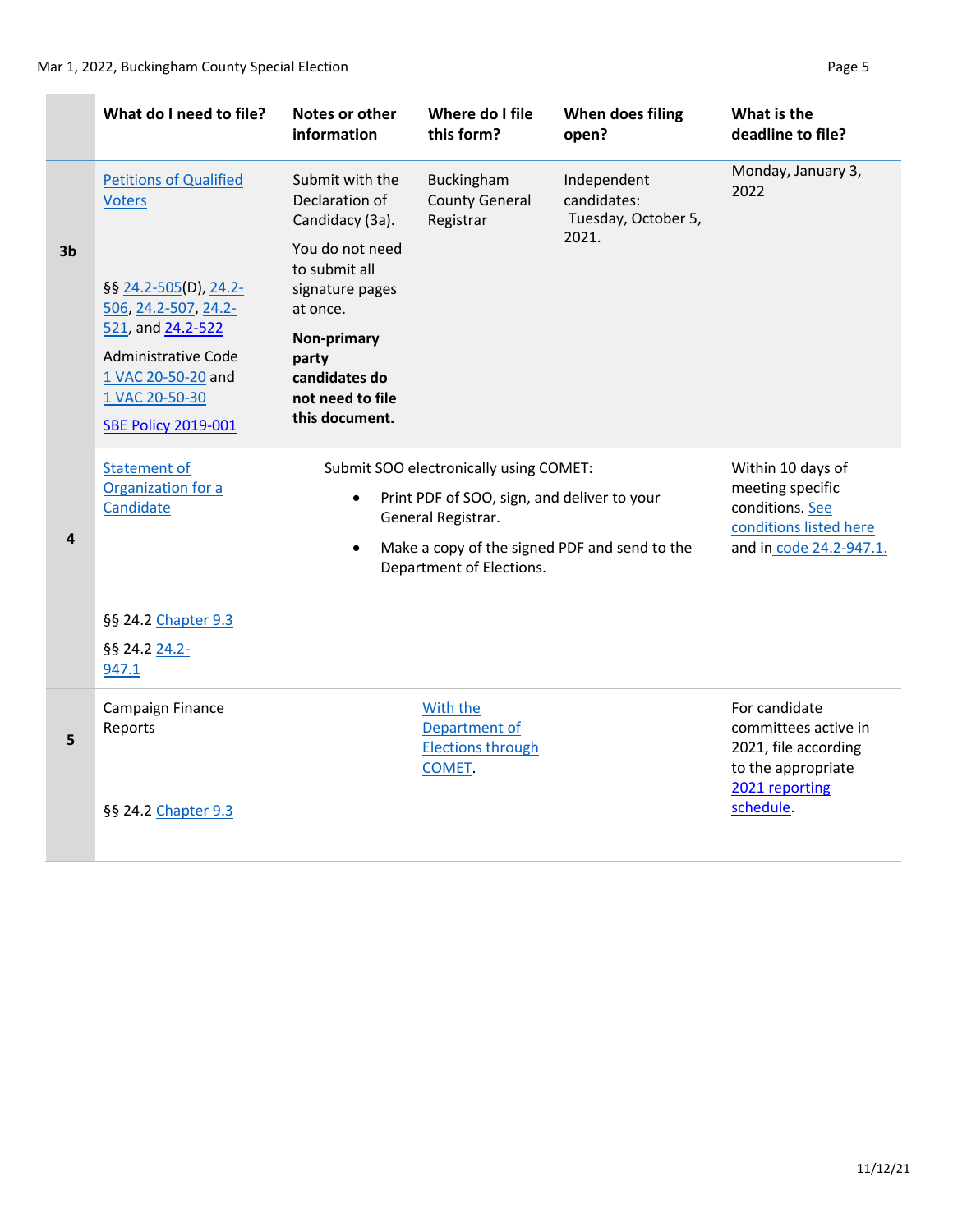#### <span id="page-5-0"></span>**Follow these steps to file your candidacy:**

**1** Fill out and submit the [Certificate of Candidate Qualification Form](https://www.elections.virginia.gov/media/formswarehouse/campaign-finance/2018/candidates/SBE_501_4-rev7-18.pdf) – Loca[l](https://www.elections.virginia.gov/media/formswarehouse/campaign-finance/2018/candidates/SBE_501_4-rev7-18.pdf) [Offices](https://www.elections.virginia.gov/media/formswarehouse/campaign-finance/2018/candidates/SBE_501_4-rev7-18.pdf) (SBE-501).



**E** Find in Virginia Code §§  $24.2 - 501$  or  $24.2 - 503$ . Find in [SBE Policy 2019-001.](https://www.elections.virginia.gov/media/electionadministration/electionlaw/2019_001_SBE_policy_10_29.pdf)



Non-primary party and independent candidates File starting **October 5, 2021.** File ending **January 3, 2022.**

> All candidates can mail this form by the deadline and the general registrar will accept it. You must:

- Pay the postage and send by registered or certified mail.
- Keep the receipt in case the general registrar asks for proof that you mailed this form before the deadline.



 $\circled{Q}$  Submit this form to your general registrar.



 $\mathsf{F}$  After you submit this form:

- The general registrar puts your information into the Virginia Election and Registration Information System (VERIS).
- The Department of Elections posts your contact information on the Department website.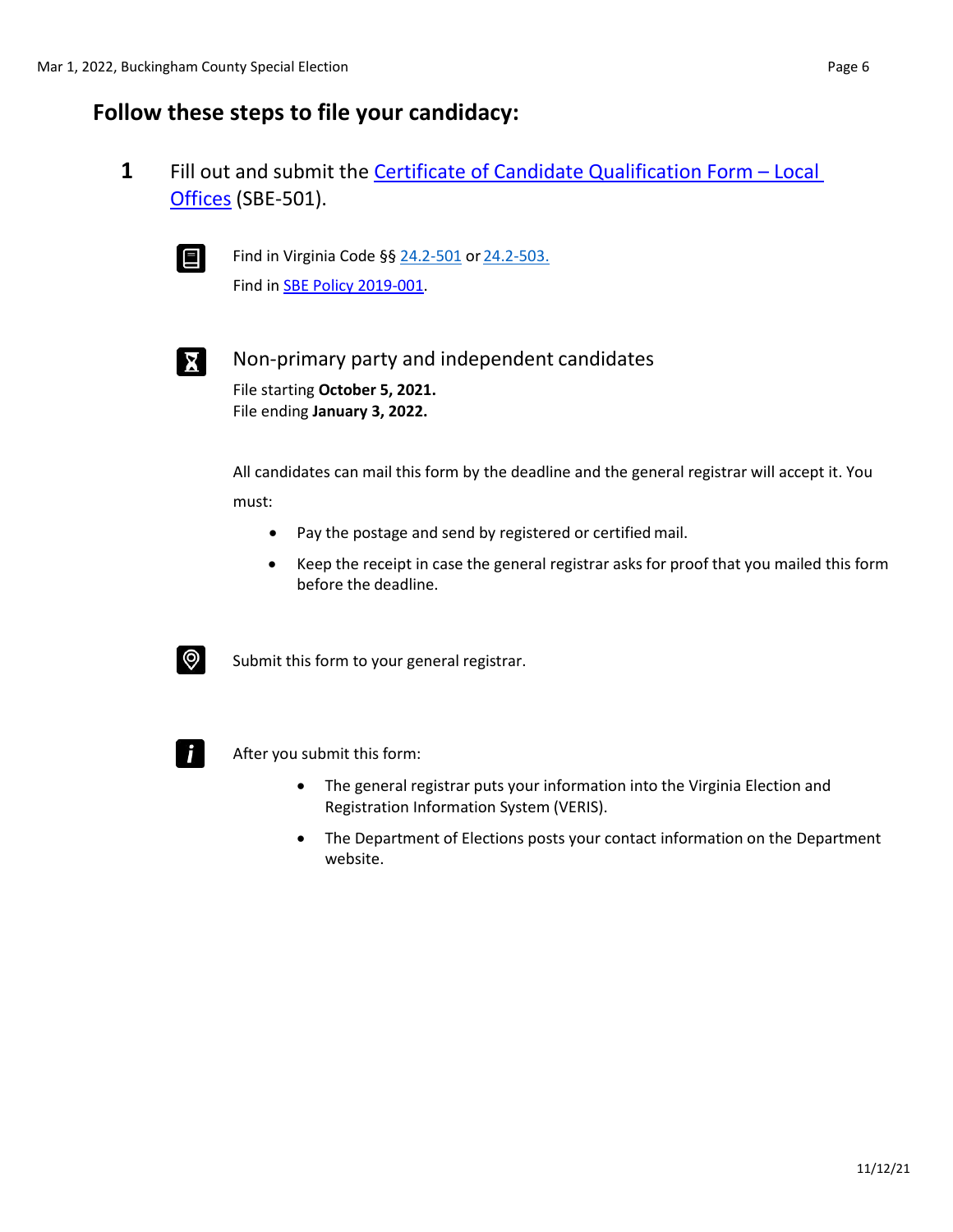#### **2** Fill out and submit the [Statement of Economic Interests](https://www.elections.virginia.gov/media/SOEI-State-and-Local-Statement-of-Economic-Interests.pdf) (ifrequired).



Find in Virginia Code §§  $24.2 - 502$  and  $24.2 - 503$ .

Find in [SBE Policy 2019-001.](https://www.elections.virginia.gov/media/electionadministration/electionlaw/2019_001_SBE_policy_10_29.pdf)

Required of a candidate running for constitutional office OR a candidate running for a seat on a governing body or elected school board of any county, city, or town with a population in excess of 3,500 persons.



#### Non-primary party and independent candidates

File starting **October 5, 2021.** File ending **January 3, 2022.**

All candidates can mail this form by the deadline and we will accept it. You must:

- Pay the postage and send by registered or certified mail.
- Keep the receipt in case we ask for proof that you mailed this form before the deadline.



Submit this form to your general registrar.



An interim appointee who filed the Statement of Economic Interest pursuant to [§ 2.2-3115,](https://law.lis.virginia.gov/vacode/title2.2/chapter31/section2.2-3115/) i.e. to assume office, is not required to file another Statement of Economic Interest as a candidate.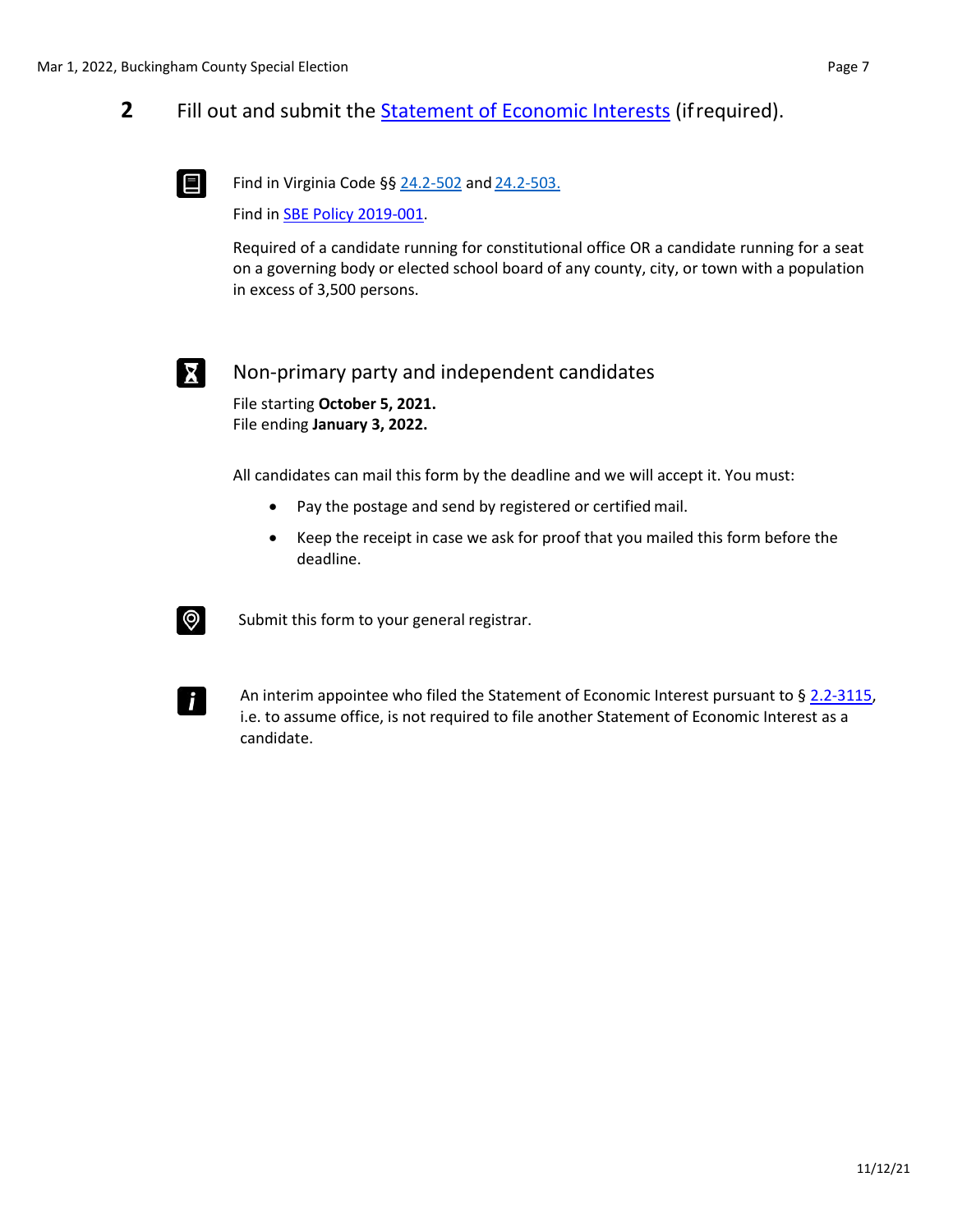

Find in Virginia Code §§ [24.2-505,](https://law.lis.virginia.gov/vacode/title24.2/chapter5/section24.2-505/) [24.2-507, 24.2-520,](https://law.lis.virginia.gov/vacode/title24.2/chapter5/section24.2-507/) and [24.2-522.](https://law.lis.virginia.gov/vacode/title24.2/chapter5/section24.2-522/) Find in [SBE Policy 2019-001.](https://www.elections.virginia.gov/media/electionadministration/electionlaw/2019_001_SBE_policy_10_29.pdf)



**Independent candidates** 

File starting **October 5, 2021.** File ending **January 3, 2022.**

> Your general registrar must **receive** this form by the deadline listed above. A postmark or other mailing service timestamp does not qualify.



Submit this form along with the Petition of Qualified Voter forms to your General Registrar.



If you are a party candidate nominated by a method other than a primary then you do not need to submit a Declaration of Candidacy unless required by your party.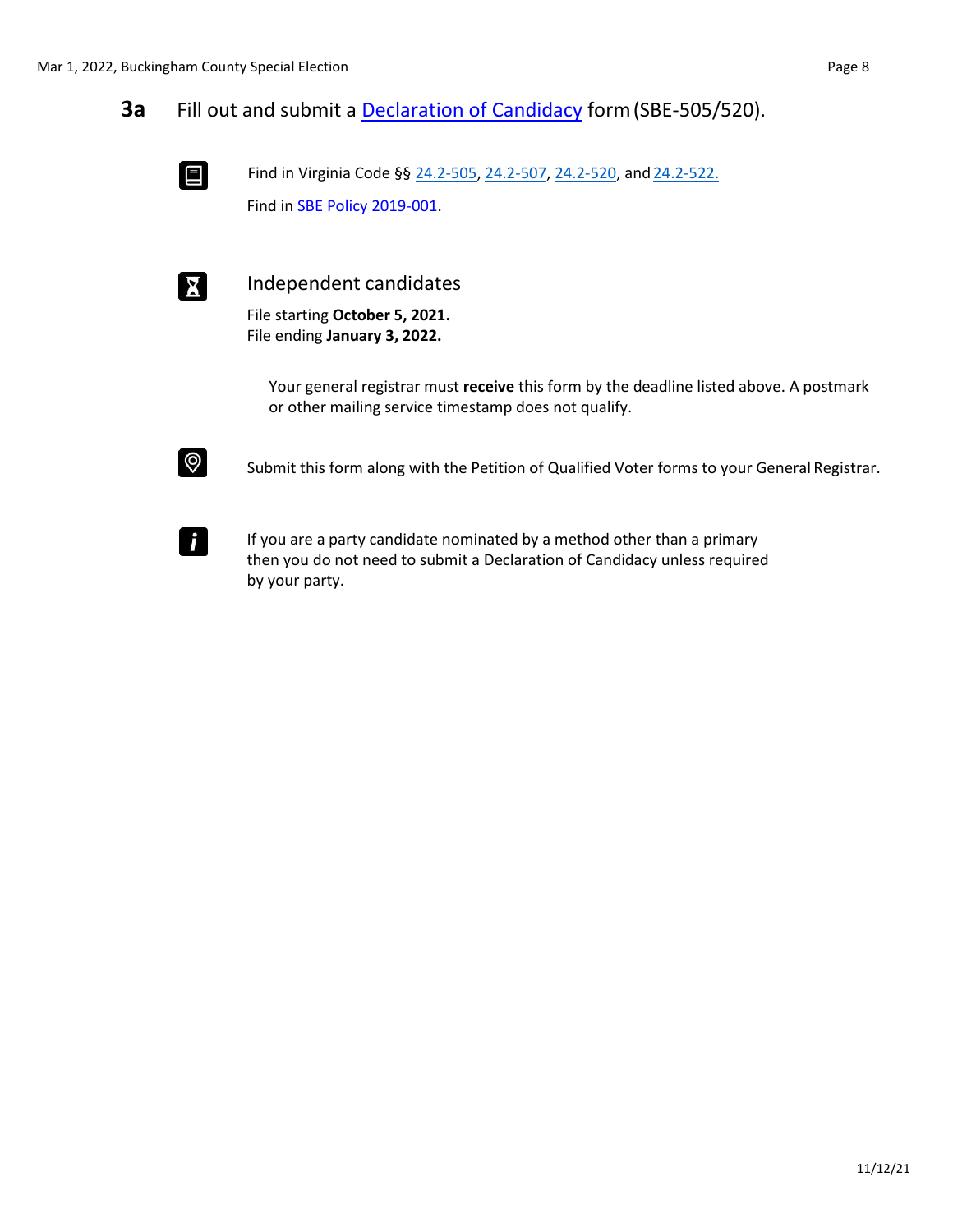

Find in Virginia Code §§ [24.2-505\(](https://law.lis.virginia.gov/vacode/title24.2/chapter5/section24.2-505/)D), [24.2-506, 24.2-507,](https://law.lis.virginia.gov/vacode/title24.2/chapter5/section24.2-506/) [24.2-521, a](https://law.lis.virginia.gov/vacode/title24.2/chapter5/section24.2-521/)nd 24.2-522. Find in [1 VAC 20-50-20](https://law.lis.virginia.gov/admincode/title1/agency20/chapter50/section20/) and [1 VAC 20-50-30.](https://law.lis.virginia.gov/admincode/title1/agency20/chapter50/section30/)

Find in [SBE Policy 2019-001.](https://www.elections.virginia.gov/media/electionadministration/electionlaw/2019_001_SBE_policy_10_29.pdf)

Check local charters for additional or different requirements.

Contact the local attorney for guidance.

| Non-primary party<br>candidates         | <b>Independent Candidates</b>                                        |
|-----------------------------------------|----------------------------------------------------------------------|
| You do not need to<br>submit this form. | Collect signatures:<br>Tuesday, October 5, 2021,<br>January 3, 2022. |
|                                         | File starting: October 5, 2021.                                      |
|                                         | File ending:<br>January 3, 2022.                                     |
|                                         | File this form with your general registrar.                          |

# i.

When an independent candidate files petition pages with the General Registrar for the first time, they must file their Declaration of Candidacy.

Candidates running for the special election may file petition pages more than once.

See the table on page 11 for the number of signatures needed.

Independent candidates will appear on the ballot in the order of time of filing for the office - the time at which the independent candidate files the required number of petition signatures. If no petition is required, the time of filing will be when the candidate files a completed statement of qualification.

At the time of filing you can request notification of any problems that can be corrected before the filing deadline. Make this request in writing and address it to the Secretary of the local electoral board.

They will try to get back to you but cannot guarantee a timely response.

If you do not qualify as a candidate because you did not have enough signatures, then you can submit an appeal to the local electoral board regarding the petition signatures.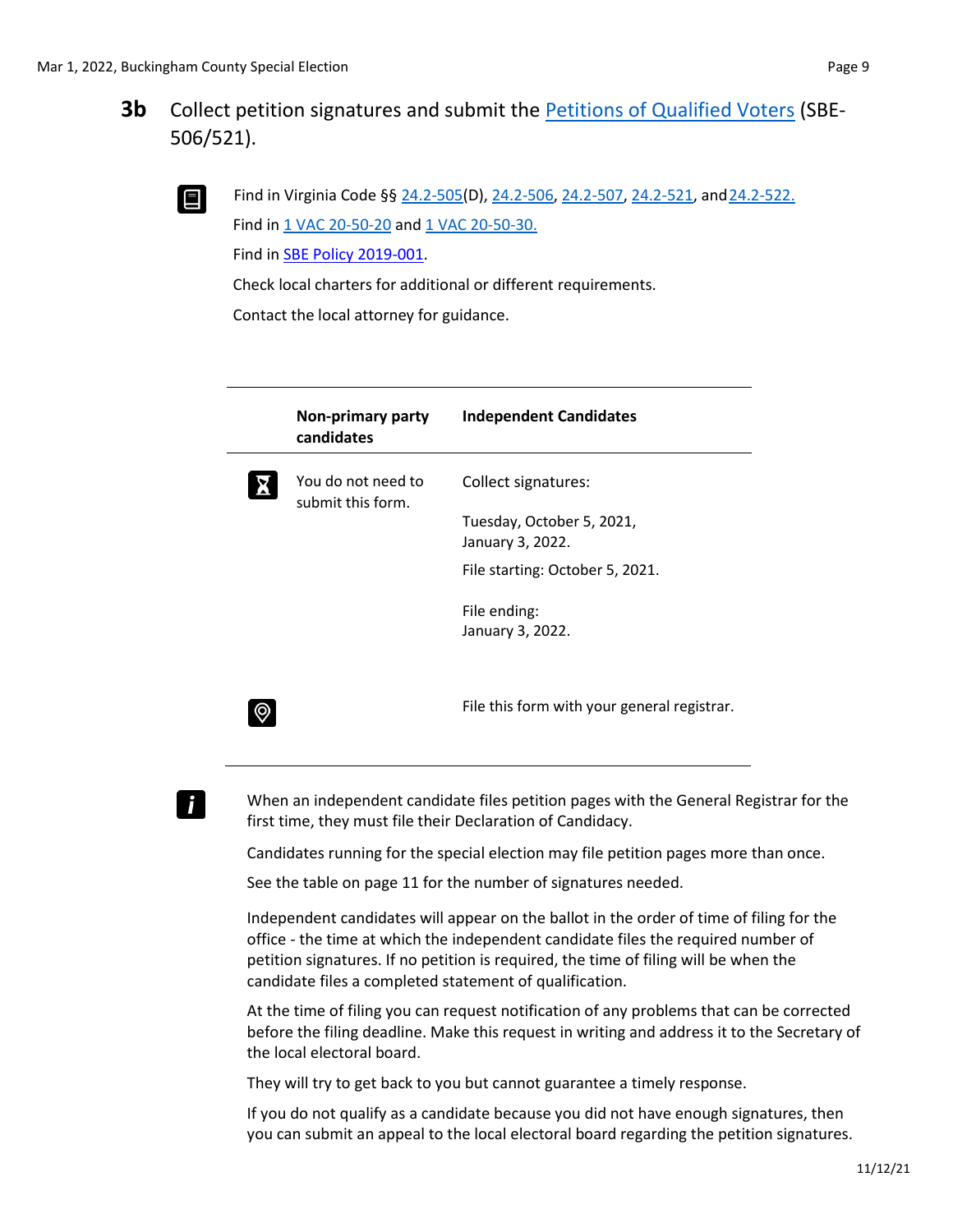Submit your appeal **within 5 days** from when the disqualification notice was issued.

You will need to prove that you have the correct number of signatures from qualified voters before the deadline.

Find more information in [1 VAC 20-50-30.](https://law.lis.virginia.gov/admincode/title1/agency20/chapter50/section30/)

#### Things to remember about petitions:

Petition Pages must…

- be on the form from the Department of Elections, and you cannot alter it in any way.
- be either letter or legal size. Both are available on the [Department of Elections](https://www.elections.virginia.gov/candidatepac-info/candidate-forms/index.html) website.
- be one page printed on the front and back. You can make as many copies as youneed.
- contain the signature, printed full name, and full residence address of each qualified voter and the date the voter signed. The last four (4) digits of the qualified voter's Social Security number are helpful, but not required.

The petition circulator…

- must be a legal resident of the United States and must sign the affidavit for each page in front of a notary.
- cannot be a minor.
- can be an individual who was convicted of a felony only if their voting rights are restored.
- cannot be the circulator of the page on which they sign the petition.

When collecting your petition signatures, it is helpful to remember that…

- Because people who are not registered to vote often sign petitions for candidates, we recommended that you collect at least  $1 \frac{1}{2}$  times the number of signatures required.
- [1VAC20-50-20](https://law.lis.virginia.gov/admincode/title1/agency20/chapter50/section20/) lists material omissions for petition signatures and pages. If your petition has a material omission, it may render the page or signature invalid.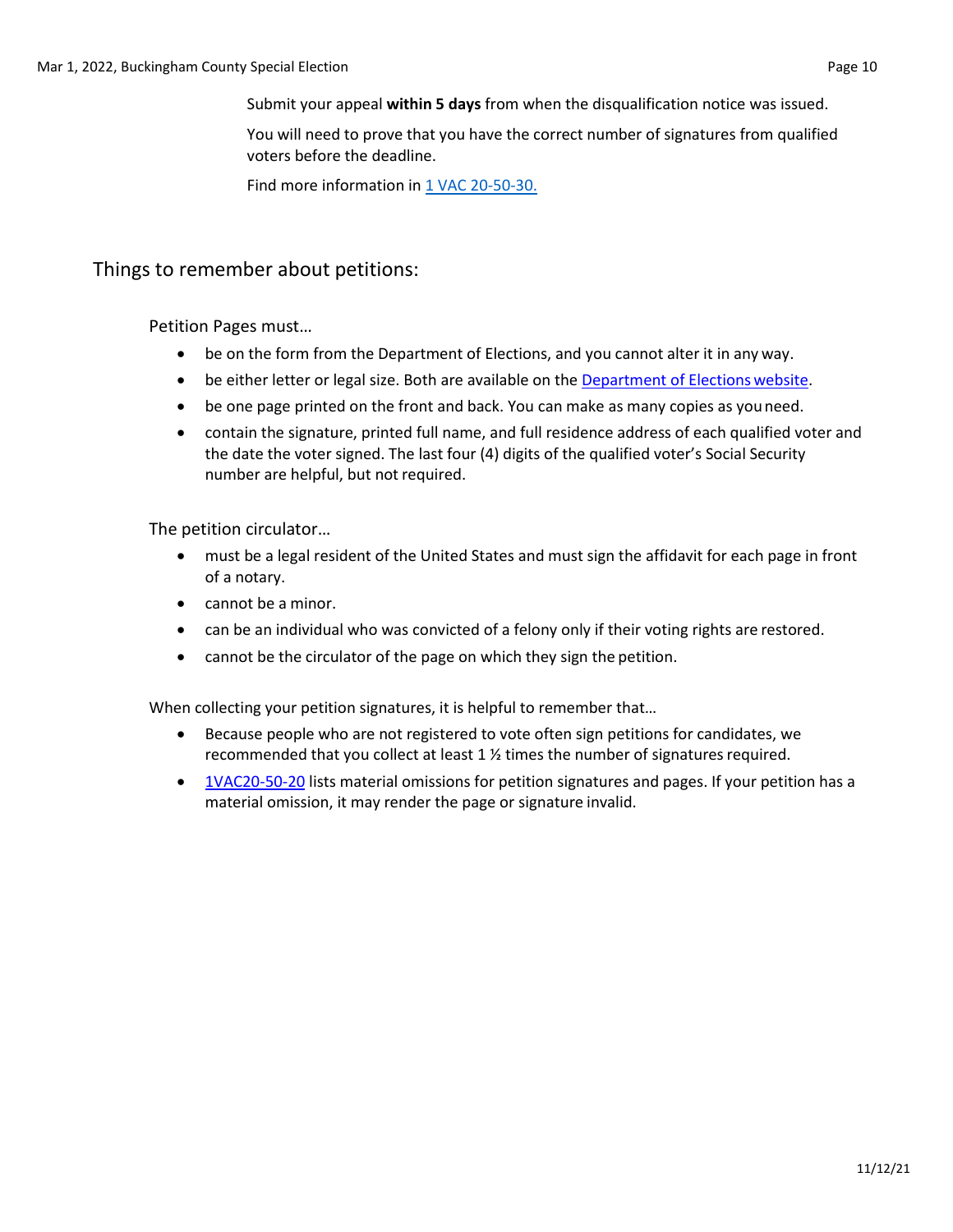#### Petition Signature Requirements

| Office you seek                                                               | <b>Number of petition signatures</b><br>you need from qualified voters |
|-------------------------------------------------------------------------------|------------------------------------------------------------------------|
| For a candidate for membership on the<br>governing body of any county or city | 125 signatures                                                         |

### **Can I withdraw my candidacy?**

Find in Virginia Code §  $24.2$ -612.2. ELECT offers **ELECT-612.2** to help facilitate the candidate withdrawal process.

A withdrawing candidate should submit his/her withdrawal notice with enough time before absentee voting commences in order to ensure his/her name is removed from the ballot.

> If you submit your form after your local ballots are printed, your name will not be removed from the ballot, but you will no longer be a candidate.



Submit your written withdrawal to your [General Registrar.](https://vote.elections.virginia.gov/VoterInformation/PublicContactLookup) Electronic submissions of signed withdrawal notices are permissible.

To be withdrawn from the ballot you must submit a signed written notice declaring your intent to withdraw from the election.